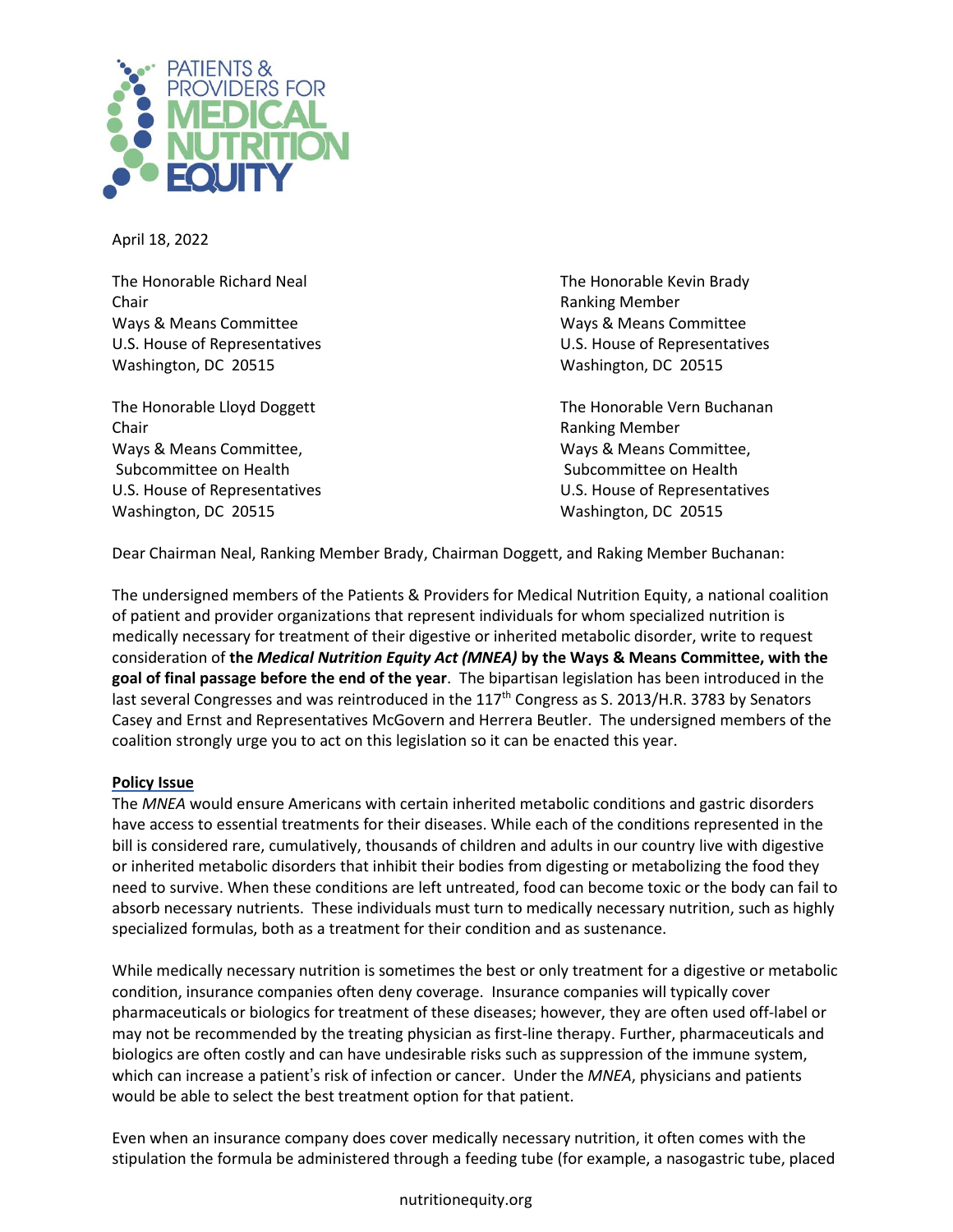through the nose into the stomach or a gastrostomy tube, surgically placed directly into the stomach). Surgery to place a feeding tube is expensive and these tubes carry additional risks. For example, a gastrostomy tube can leak, cause ulcerations, or cause infection at the insertion site. In severe cases, a patient may experience a perforation in the intestinal tract. Medically necessary nutrition, when administered under a physician's order, constitutes life-saving treatment with lower costs and fewer risks.

These types of coverage policies are irrational and interfere with thoughtful medical decision making. Further, without coverage, medically necessary nutrition is unaffordable for many families. For example, some children with Crohn's disease require a pre-digested formula such as Peptamen 1.5, which, at five cans per day, can cost an average of \$1,500/month. For many patients and their families, the out-ofpocket costs for specialized formulas are prohibitive, particularly when you consider these formulas cost less than biologics that are covered for some of these conditions.

## **Formula Recall Highlights Necessity of Medical Nutrition**

You may have recently heard of families who are frantically searching for specialized formulas for their children as a result of a voluntary formula recall which led the FDA to place a hold on all products from the affected location, which include Abbott's metabolic formulas. Many children with conditions specified in the *MNEA* rely on these same formulas for the treatment or management of their diseases and conditions. Oftentimes, these families are the same ones fighting their insurance companies for coverage of these formulas. A recent [story](https://www.washingtonpost.com/lifestyle/2022/02/23/formula-recall-fda-elecare-allergy/) in the *Washington Post* highlighted the medical necessity of these formulas for many patients by sharing the struggle of a Virginia boy's access to his medically necessary formula as a result of the recall. The boy has several health conditions, including Crohn's disease, eosinophilic esophagitis and gastroenteritis, and formula is his sole source of nutrition as well as the treatment for his conditions. When patients with gastrointestinal diseases and metabolic disorders cannot access their formulas, including when insurance companies deny coverage, it is a medical crisis.

When diseases of the digestive system or inherited metabolic disorders are left unmanaged or untreated, the medical consequences are often significant, permanent, and costly. The implications of denied or delayed access to medical nutrition in pediatric populations are particularly profound inadequate growth, abnormal development, cognitive impairment, and behavioral disorders. In severe cases, without medical nutrition, the outcome can be unnecessary surgery, repeated hospitalizations, intellectual disability, or even death. Children with an unmanaged disease also suffer emotionally and socially. We encourage you to visit **nutritionequity.org/states** to read stories about the need for this legislation.

## **Congress has already addressed this issue for TRICARE patients**

**Congress recognized the importance of improving coverage of medically necessary nutrition by including language similar to the** *MNEA* **in the 2016** *National Defense Authorization Act*. It is time to extend that coverage to other insured populations and to ensure that there is a federal coverage floor.

Congress has also recognized the importance of identifying some of these conditions early in life and has passed and repeatedly reauthorized legislation requiring testing for inborn errors of metabolism as recommended by the Secretary of HHS 'Recommended Uniform Screening Panel (RUSP). Approximately 2,000 of the babies tested each year are diagnosed with inherited metabolic disorders as a result. For most of these babies, medical nutrition is their only option to survive.

## **It is time to help Americans beyond those covered by TRICARE**